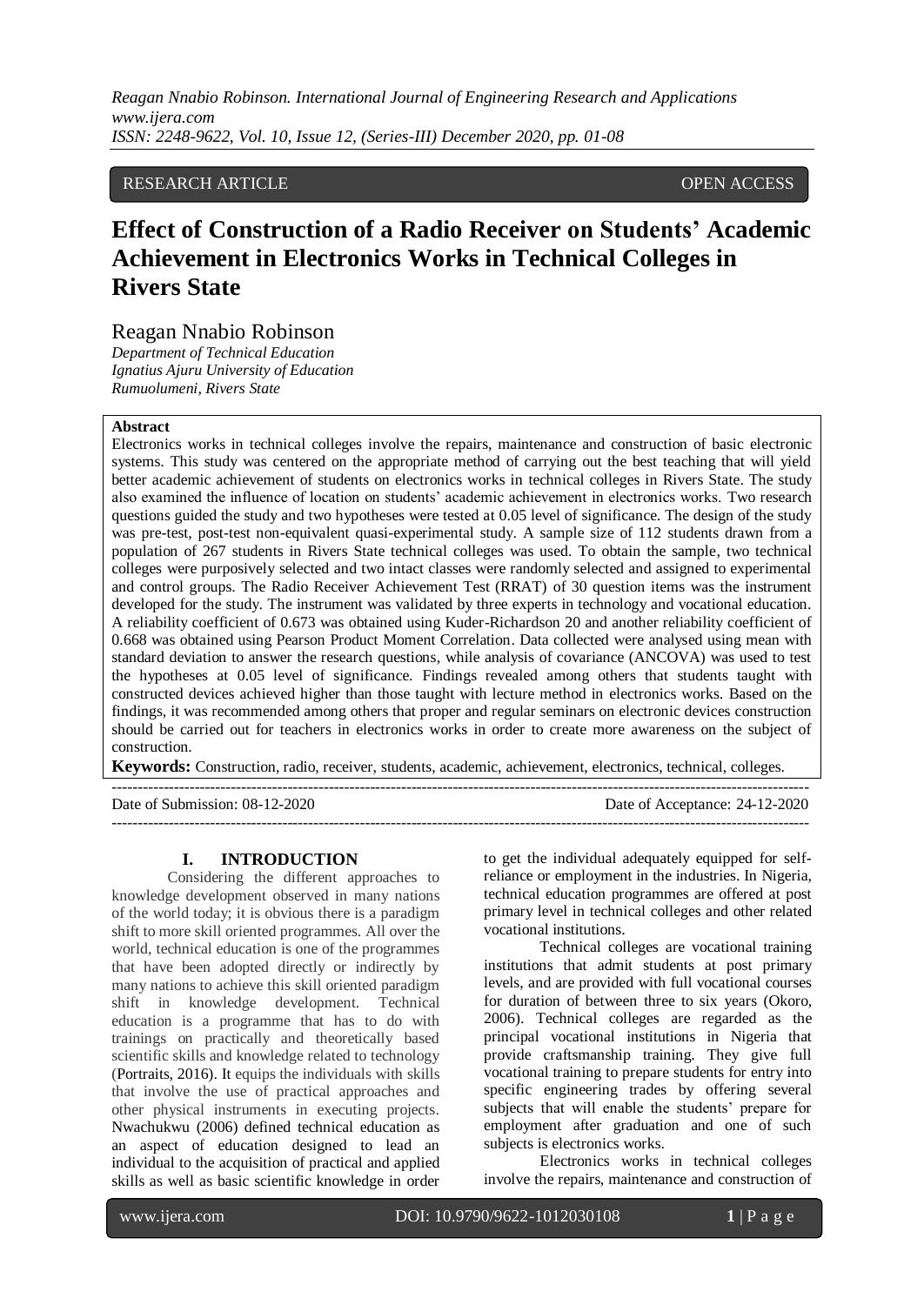basic electronics systems. It enables students in technical colleges to learn basic electronics theory that are needed to understand circuit designs in order to install, operate, maintain and repair electronic systems (Robinson, 2012). Electronics works as a subject also deals with the study of the properties and behaviour of electrons under different conditions, especially with reference to technical and industrial applications. This is because, components which are used in electronics systems, control the flow of electrons which emanates from atom. National Teachers Institute (2007) described electronics works as a technology subject which involves some scientific knowledge and practice to solve electronic problems. With the skills involved in electronics works, technical college students can work as members of an engineering team in the areas of installation, maintenance, manufacturing, product development and other applications of electronics products and devices. They can also work in the servicing industry in customer support and field engineering. Other industries such as utilities and telecommunications can also employ many electronics craft graduates from technical colleges. Electronics works in technical college consists of several topics that are used to assess students' academic achievement, and a radio receiver is one them.

In communication, a radio receiver also known as a receiver or simply a radio; is an electronic device that receives signal in the form of radio waves and converts the signal to a usable form. The radio receiver is usually connected to an antenna which receives the signal (radio waves) and converts some of the energy from the incoming radio wave into a tiny radio frequency AC voltage which is applied to the receiver's input (Olsen, 2013) . The antenna typically consists of an arrangement of metal conductors which allows the oscillating electric and magnetic fields of the signal push the electrons in the antenna back and forth and thus creates an oscillating voltage. Usually the radio waves contains several signals present in it, but the receiver separates the desired radio frequency signal from all the other signals picked up by the antenna by using electronic filters. After the separation, an electronic amplifier is used to increase the power of the signal for further processing, and finally recovers the desired information through demodulation. The information produced by the receiver may be in the form of sound, moving images (television), or digital. A radio receiver may be a separate piece of electronic equipment, or an electronic circuit within another device. In technical colleges, the most familiar type of radio receiver is a broadcast radio receiver commonly called "radio", which reproduces sound transmitted by radio broadcasting stations (Pizzi and Jones, 2014). However radio receivers are very widely used in other areas of modern technology, in television, cell phones, wireless modems and other components of communications, remote control, and wireless networking systems.

Electronics works is a skill oriented subject that requires adequate presence and use of instructional resources during teaching and learning processes. Aina (2000) opined that the adequate use of instructional resources in a technical college is the heart of craftsmanship training. This invariably means that instructional resources are very important in technical college training. The lack of adequate use of instructional resources will hinder the acquisition of sufficient practical skills which are the core objectives of the programme. Instructional resources are usually arranged to give occupational direction so that acceptable work habits and procedures are successfully executed. In electronics works, some of these instructional resources are circuit boards, rectifiers, power<br>sunnlies. amplifiers, multivibrators, voltage supplies, amplifiers, multivibrators, stabilizers and radio receivers. Instructional resources are those educational apparatus that are curriculum oriented, audio-visuals, teaching and learning materials, and basic tools the teacher uses to assist learners in their learning process (Okujagu, 1992). They ensure that the learners see, hear, feel, recognize and appreciate learning, utilizing the five senses modalities at the same time. It is known that, no technical college programme can be functional without instructional resources being utilised during the classroom experience in order to inculcate technology skills for maximum national development (Idialu, 2007). However, with government crying daily for lack of funds to sponsor education generally and to provide instructional resources in particular, construction of electronic devices as instructional resources becomes inevitable. The fact remains that it is virtually impossible to acquire all the instructional resources required for sound and quality electronics works teaching in technical colleges. This makes it imperative for technical teachers to think of how best to make use of their manipulative skills; by constructing electronic devices as instructional resources in order to achieve their lesson objectives.

In electronics, construction of electronic devices refers to the interconnection of individual [electronic components](https://en.wikipedia.org/wiki/Electronic_component) such as [resistors,](https://en.wikipedia.org/wiki/Resistor) [transistors,](https://en.wikipedia.org/wiki/Transistor) [capacitors,](https://en.wikipedia.org/wiki/Capacitor) [inductors,](https://en.wikipedia.org/wiki/Inductor) [diodes](https://en.wikipedia.org/wiki/Diode) and integrated circuit; which are connected by conductive [wires](https://en.wikipedia.org/wiki/Wire) or [traces](https://en.wikipedia.org/wiki/Conductive_trace) through which [electric](https://en.wikipedia.org/wiki/Electric_current)  [current](https://en.wikipedia.org/wiki/Electric_current) can flow to form a circuit. The combination of components and wires allows various simple and complex operations to be performed in the circuit,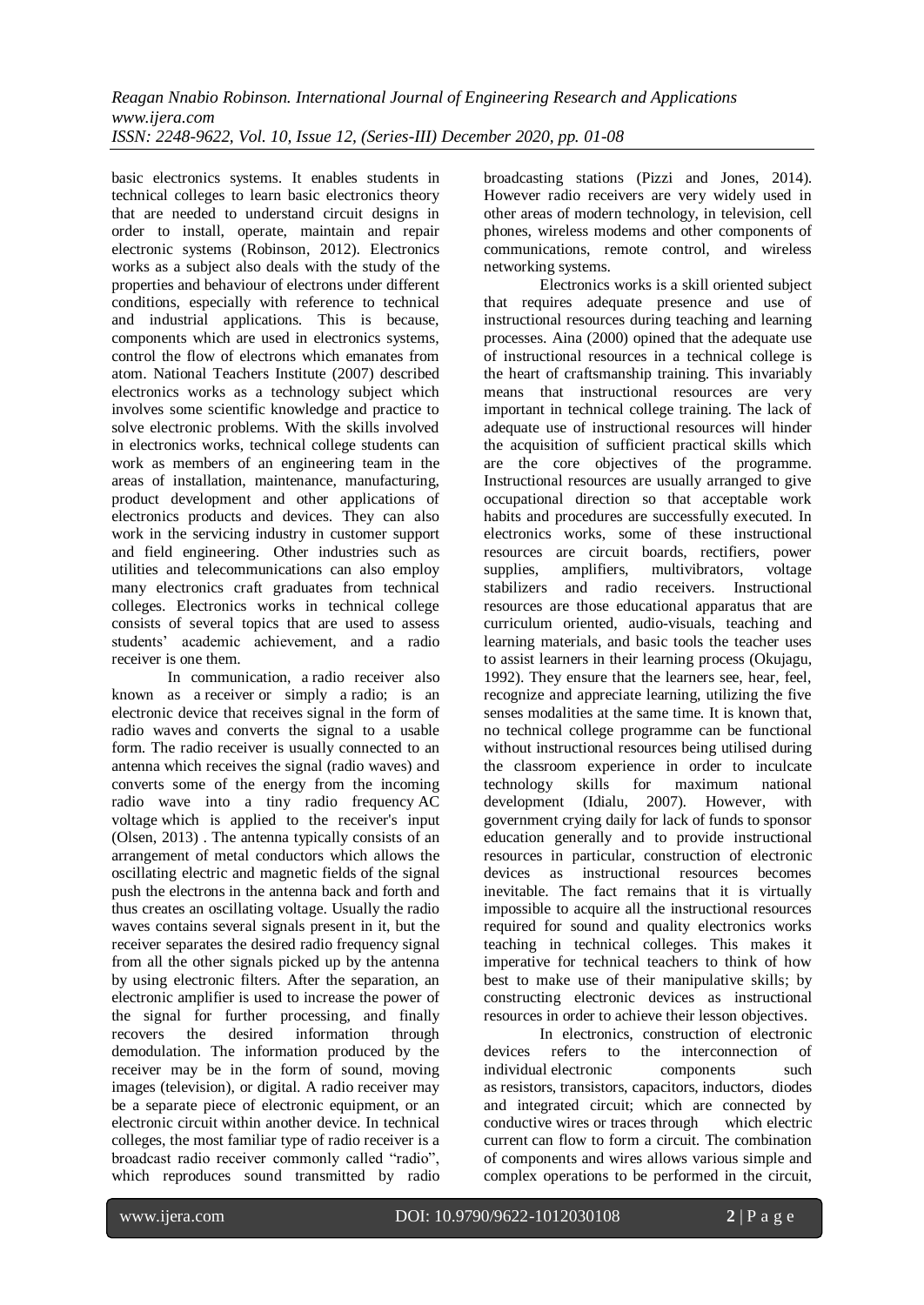hence becoming electronic devices. For instance, signals can be amplified, computations can be performed, and data can be moved from one place to another (Robinson, 2012). There are different ways of constructing electronic circuits depending on the tools available and how permanent a solution is required. When creating a new circuit it is common to first create a prototype using a breadboard or similar before the circuit is made permanent using solder. This allows any problems to be identified at an early stage where it is easier to change the design than removing soldered components. The final design is normally created onto something more permanent such as a printed circuit board, or stripboard. According to Kaplan and White (2003), constructed devices are important in teaching, and its use for the teaching of electronics subjects will help students to easily grasp basic rules and principles in electronics. However, the essence of construction of electronic devices in technical colleges is to enhance the teaching and learning processes by ensuring that the persistent problem of inadequacy of instructional resources will not seriously affect the academic achievement of students.

In electronics works, the onus of construction of electronic devices for a teaching and learning process lies on the shoulder of the teacher (Umah and Maaji, 2010). It is the teacher's responsibility to construct unavailable instructional resources that will best suit a teaching learning process. Similarly, Umar (2005) pointed out that, despite the inevitable need for the construction of electronic devices in technical colleges, the teachers' responsibility to construction is seriously lacking; this could lead to very poor students' academic achievement. According to Umar and Maaji (2010), lack of teachers' responsibility to the construction of electronic devices is becoming a persistent problem in the technical colleges. Apart from the problem of achievement in relation to construction, the issue of location of a school could have a significant effect on the academic achievement of students.

A location is a place of human settlement that could either be urban or rural area. Since there are human settlements in both urban and rural areas, schools are also located there. An urban area is a place of human settlement with high population density and good infrastructure, while a rural area is a place of human settlement with low population density and poor infrastructure. Nnachi (2008) stated that the location of a school (urban or rural) affects a child's ability to study and perform at the level expected of him/her. Jahun and Momor (2001) noted that a different aspect of school environment influences students' achievement. They stress that the individual students' academic behaviour is influenced not only by the motivating forces of his home, scholastic ability and academic values, but also by the social pressure applied by the participant in the school setting. In Nigeria, rural based schools commonly lack good infrastructures which could serve as an inhibiting factor of a good academic performance. However, Umunadi (2009) stated that school location among other factors is not a necessary prediction in electronics works achievement. Similarly, Nnachi (2008) found school location to be a significant factor on student's difficulties in mathematics. Nnachi emphasises that students in rural areas have less difficulties in mathematics than their urban counterparts due to less distraction. However, Jahun (2001) reported that urban students performed better than their rural counterparts in Amhadu Bello University Mathematics Achievement Test (ABUMAT). The different opinions of several authors on location revealed differential performance between urban and rural students in virtually all subjects. The researcher therefore sees the need for a teaching technique that might improve the achievement of urban and rural students in electronics works.

In education, the academic performances of students in a test or examination are represented by a test score or grade that is usually called students achievement score or grade. According to Stumm, Hell and Chamorro-Premuzic (2011), academic performance is called achievement score because it shows more of the knowledge and skills gained by the student after being taught the course content upon which that examination is based. Bossaert, Doumen, Buyse and Verschueren (2011) stated that achievement score shows the degree of attainment of individuals in an academic task, course or programme in which they were sufficiently exposed to.

The problem of poor students' academic achievement is seen in their performances in various examinations and particularly the National Technical Certificate (NTC) and the National Business Certificate (NBC) examinations. From the chief examiners reports, electronics works have been recording high failure rates for many consecutive years. For instance, National Technical Certificate/National Business Certificate (NTC/NBC) examinations conducted by National Business and Technical Examinations Board (NABTEB) from May/June 2011-2013, recorded an average failure rate of 53 per cent in electronics works. Again from May/June 2014-2017, the NTC/NBC examinations conducted by NABTEB in electronics works recorded an average failure rate of 60 per cent.. These situations are quite disturbing and call for urgent attention in order to avoid total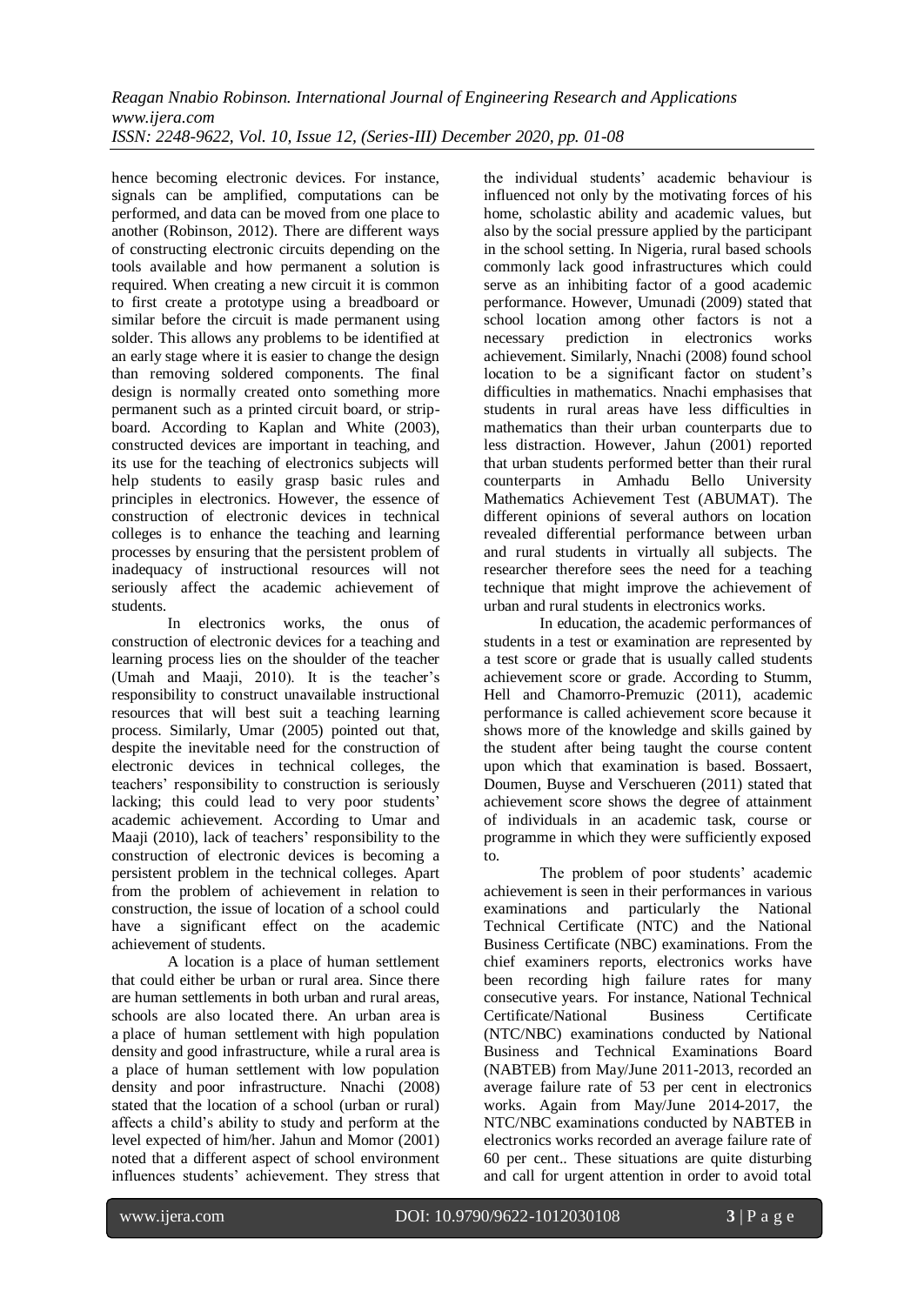*Reagan Nnabio Robinson. International Journal of Engineering Research and Applications www.ijera.com ISSN: 2248-9622, Vol. 10, Issue 12, (Series-III) December 2020, pp. 01-08*

depletion of students' enrolment in electronics trade in technical colleges.

Many reasons have been given for the poor state of electronics works. Some are of the opinion that teachers' incompetence is the factor, while others are of the opinion that teachers' use of conventional teaching technique is a major factor. Conventional teaching technique in this context refers to a talk-chalk method of teaching in which only the chalkboard is used for a teaching and learning process. It is a lecture method of teaching in which no constructed instructional resources was used during teaching and learning process in the absence of the real.

It is regrettable that many electronics works teachers prefer the use of the lecture method of teaching which is devoid of the use of instructional resources. Umah and Maaji, (2010) attributed teachers' preference for the use of the lecture method of teaching due to the persistent problem of inadequacy of instructional resources in the technical colleges workshops. Teachers have completely neglected the place of constructed electronic devices as a result oriented teaching technique in electronics works to a non result oriented teaching technique like lecture method of teaching. Hence, it is the view of the researcher that technical teachers' preference for the use of lecture method of teaching over result oriented one like the use of constructed electronic devices in teaching might be a major reason for students' poor academic achievement in electronics works. Therefore, the need arises to determine the effect of construction of a radio receiver on students' academic achievement in electronics works in technical colleges in Rivers State

### **Purpose of the Study**

The main purpose of the study was to determine the effect of construction of a radio receiver on students' academic achievement in electronics works in technical colleges in Rivers State. Specifically the study sought to determine:

1. The mean achievement scores of the students when taught radio receiver using constructed devices and those taught same topic using conventional method in technical colleges in Rivers State.

2. The mean achievement scores of urban and rural students when taught radio receiver using constructed devices and those taught same topic using conventional method in technical colleges in Rivers State.

### **Research Questions**

The following research questions guided the study: 1. What are the mean achievement scores of students when taught radio receiver using constructed devices and those taught same topic using conventional method in technical colleges in Rivers State?

2. What are the mean achievement scores of urban and rural students when taught radio receiver using constructed devices and those taught same topic using conventional method in technical colleges in Rivers State?

### **Hypotheses**

The following null hypotheses (Ho) were tested at, 0.05 level of significance;

1. There is no significant difference in the mean achievement scores of students taught radio receiver using constructed devices and those taught same topic using conventional method in technical colleges in Rivers State.

2. There is no significant difference in the mean achievement scores of urban and rural students when taught radio receiver using constructed devices and those taught same topic using conventional method in technical colleges in Rivers State.

# **II. METHODOLOGY**

This study adopted a quasi-experimental research design. Specifically, the design is a pretest posttest non-equivalent control group quasi experimental group design. The population for the study consisted of 267 students. There are three technical colleges offering Electronics Works in Rivers State which are; Government Technical College Port Harcourt, Federal Science Technical College Ahoada and Government Technical College Tombia. The population for each college was as follows: Government Technical College Port Harcourt, 99 students; Federal Science Technical College Ahoada, 93 students and Government Technical College Tombia, 75 students. The sample for the study consisted of 112 students of Electronics Works, which represents 42% of the population. The sample was obtained using purposive sampling technique to select two technical colleges for the study considering location as a factor. There are two intact classes; the researcher randomly assigned these intact classes to experimental group (E) and control group (C) using balloting method. The experimental group had a sample size of 52 students, while the control group had 60 students.

The instrument used for data collection was the Radio Receiver Achievement Test (RRAT) which was constructed and developed by the researcher. It is a well-structured test from the content of Electronics Works in the NABTEB syllabus with five items for each selected sub-topic. The instrument contained a total of 30 items with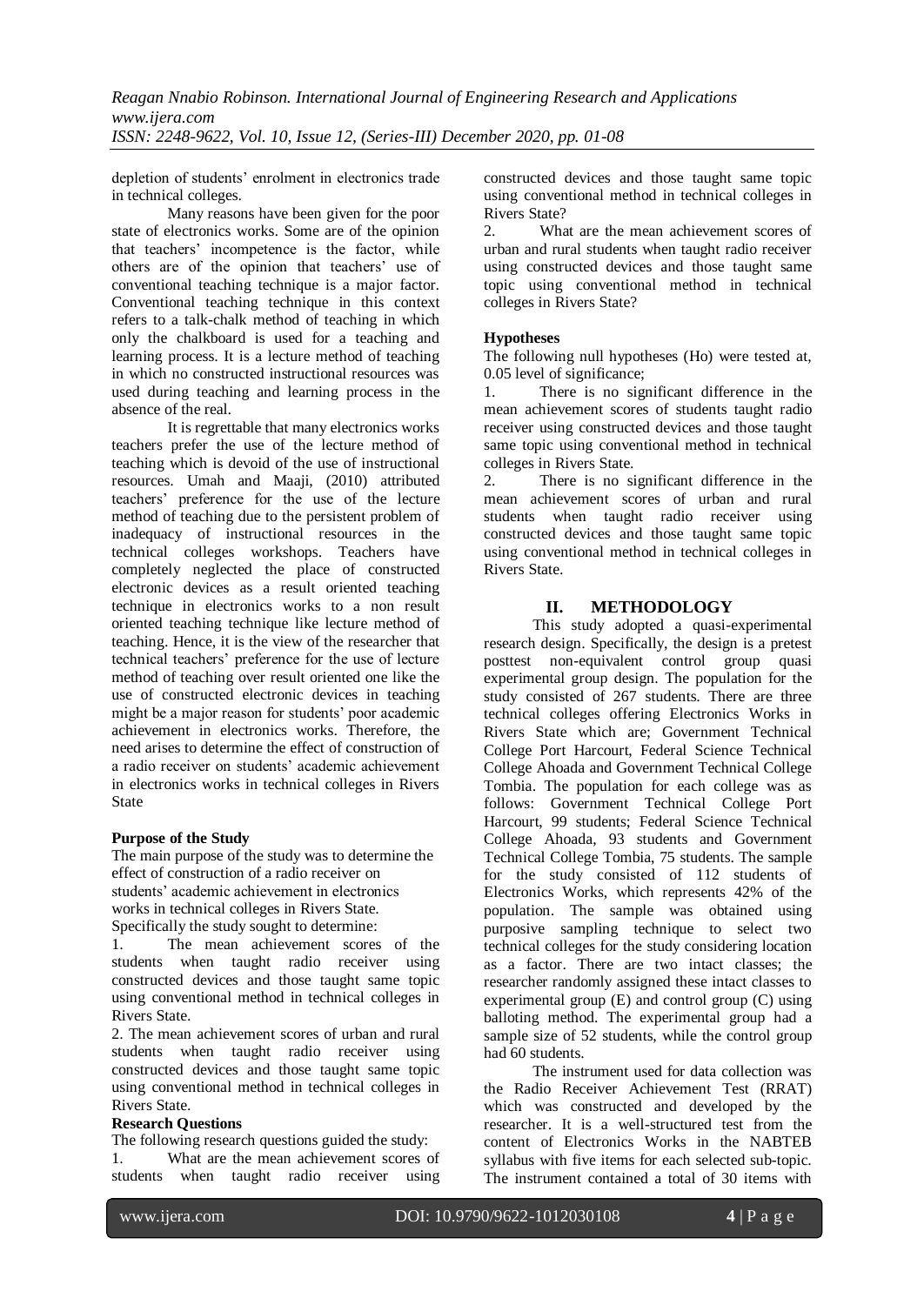four-point multiple choice responses. The development of the instrument was based on a Table of Specification.

The instrument was subjected to face and content validation by three experts from technology and vocational education. Their observations were used to improve the instrument in content, grammar, spellings and language. The reliability indices of the instrument was determined by subjecting RRAT to internal consistency and stability using Kuder-Richardson 20 formula and Pearson's Product Moment correlation methods respectively. The average reliability coefficient for both was 0.67, which was considered adequate to be used for the study. The experiment took duration of six weeks.

A pretest was given to the students in each group a day before the teaching began using the Radio Receiver Achievement Test (RRAT). A

posttest was also administered on the sixth week during the revision of all taught sub-topics. The Research questions were answered using mean with standard deviation, while the Hypotheses were tested at 0.05 level of significance using one-way and two-way Analysis of Covariance (ANCOVA).

#### **Presentation of Results**

The analysis of data in relation to each of the research questions and hypotheses are presented as follows;

#### **Research Question 1**

What are the mean achievement scores of students when taught radio receiver using constructed devices and those taught same topic using conventional method in technical colleges in Rivers State?

|                            |    | <b>Pretest</b> |           | <b>Posttest</b> |           |                  |
|----------------------------|----|----------------|-----------|-----------------|-----------|------------------|
| <b>Methods</b>             | N  | Mean           | <b>SD</b> | Mean            | <b>SD</b> | <b>Mean Gain</b> |
| <b>Constructed Devices</b> | 52 | 1.92           | 0.69      | 23.64           | 2.96      | 21.72            |
| Lecture Method             | 60 | 2.40           | 0.81      | 18.59           | 1.95      | 16.19            |

Table 1 shows the mean achievement scores of the two methods of teaching. From Table 1, the pretest mean achievement scores for constructed devices and lecture methods are 1.92 and 2.40 respectively. Again from Table 1, the posttest mean achievement score for constructed devices (experimental group) was 23.64 with a standard deviation of 2.96 and the posttest mean achievement score for lecture method (control group) was 18.59 with a standard deviation of 1.95. This indicates that, the posttest mean achievement score for constructed devices was higher than the lecture method.

Similarly, the mean gains for constructed devices and lecture methods were obtained as 21.72 and 16.19 respectively. Indicating that constructed devices had a higher mean gain than the lecture method. It all implies that students taught with constructed devices achieved better than those taught with lecture method.

#### **Research Question 2**

What are the mean achievement scores of urban and rural students when taught radio receiver using constructed devices and those taught same topic using conventional method in technical colleges in Rivers State?

|                        |                                               | Urban $(N=62)$ |                 |           | Rural $(N=50)$ |           |                 |           |       |              |
|------------------------|-----------------------------------------------|----------------|-----------------|-----------|----------------|-----------|-----------------|-----------|-------|--------------|
|                        | <b>Pretest</b>                                |                | <b>Posttest</b> |           | <b>Pretest</b> |           | <b>Posttest</b> |           | Urban | <b>Rural</b> |
| <b>Methods</b>         | <b>Mean</b>                                   | <b>SD</b>      | <b>Mean</b>     | <b>SD</b> | Mean           | <b>SD</b> | <b>Mean</b>     | <b>SD</b> | MG    | MG           |
| Constructed<br>Devices | 1.99                                          | 0.91           | 23.39           | 3.26      | 1.85           | 0.82      | 23.42           | 2.96      | 21.40 | 21.57        |
| Lecture<br>Method      | 2.64                                          | 0.96           | 16.55           | 4.00      | 2.16           | 0.88      | 18.74           | 3.33      | 13.91 | 16.58        |
| Where $MG = Mean Gain$ |                                               |                |                 |           |                |           |                 |           |       |              |
|                        | www.ijera.com<br>DOI: 10.9790/9622-1012030108 |                |                 |           |                | 5 Page    |                 |           |       |              |

**Table 2: Mean Achievement Scores with Standard Deviations due to Methods and Location.**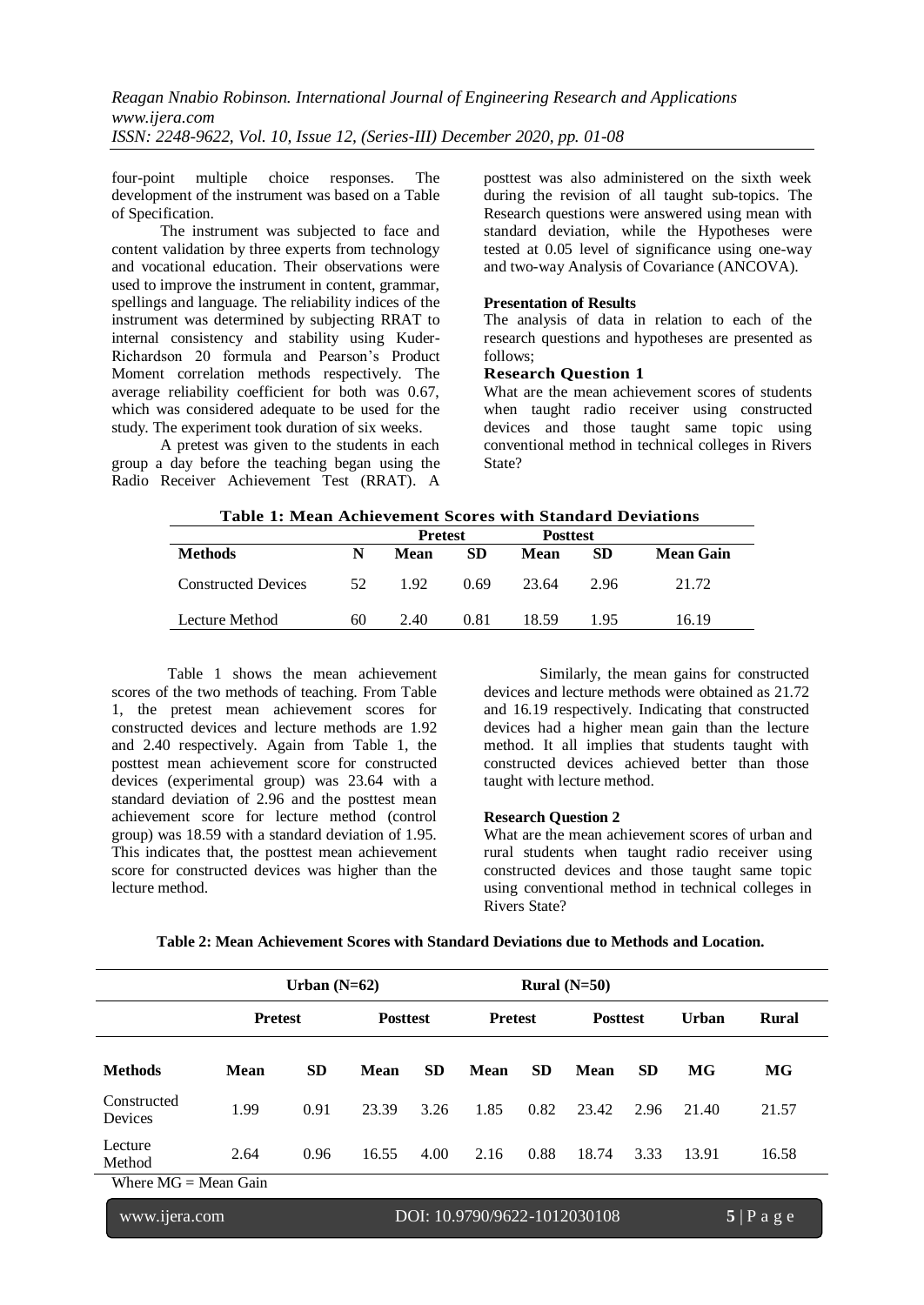Table 2 shows the mean achievement scores of the methods of teaching on location. From Table 2, the posttest mean achievement score of constructed devices (experimental group) for urban was 23.39 with a standard deviation of 3.26 while the rural posttest mean achievement score of constructed devices (experimental group) was 23.42 with a standard deviation of 2.96. The posttest mean achievement score of lecture method (control group) for urban was 16.55 with a standard deviation of 4.00 while the rural posttest mean achievement score of lecture method (control group) was 18.74 with a standard deviation of 3.33.

The mean achievement score of urban students taught with constructed devices was higher than those taught with lecture method. Similarly, the mean achievement score of rural students taught with constructed devices was higher than those taught with lecture method. This implies that the urban students achieved better when taught with constructed devices than lecture method. The rural students achieved better when taught with constructed devices than lecture method. Again the mean gains of urban and rural students taught with constructed devices are 21.40 and 21.57 respectively, while the mean gain for urban and rural students taught with lecture method are 13.91 and 16.58 respectively. This also implies that rural students achieved better than urban students in each group.

# **Hypothesis I**

There is no significant difference in the mean achievement scores of students taught radio receiver using constructed devices and those taught same topic using conventional method in technical colleges in Rivers State.

| Table 3: One-way ANCOVA on Students' Achievement |                            |     |                                    |           |       |           |  |  |
|--------------------------------------------------|----------------------------|-----|------------------------------------|-----------|-------|-----------|--|--|
| <b>Source</b>                                    | Type III Sum of<br>squares |     | <b>Mean</b><br>df<br><b>Square</b> |           | Sig.  | Dec       |  |  |
| Corrected Model                                  | 30.984                     | 6   | 5.164                              | 28.065    | 0.000 |           |  |  |
| Intercept                                        | 3919.024                   |     | 3919.024                           | 21299.043 | 0.000 |           |  |  |
| Methods                                          | 11.764                     | 2   | 63.826                             | 346.880   | 0.000 | S         |  |  |
| Location                                         | 0.054                      |     | 0.054                              | 0.293     | 0.216 | <b>NS</b> |  |  |
| Methods and Location                             | 0.297                      | 2   | 0.149                              | 0.807     | 0.334 | <b>NS</b> |  |  |
| Error                                            | 31.096                     | 169 | 0.184                              |           |       |           |  |  |
| Total                                            | 5070.000                   | 172 |                                    |           |       |           |  |  |
| Corrected Total                                  | 83.332                     | 173 |                                    |           |       |           |  |  |

Where  $S =$  significant,  $NS = Not$  significant

Table 3 shows students achievement with respect to methods of teaching. For methods of teaching, the SPSS  $F -$  value of 346.880 was found significant at 0.000 level of significance, which is less than the 0.05 level of significance. Therefore, method of teaching is significant. The null hypothesis one is rejected. This means that there is significant difference in the mean achievement scores of students taught radio receiver using constructed devices and those taught same topic

using conventional method in technical colleges in Rivers State.

# **Hypothesis 2**

There is no significant difference in the mean achievement scores of urban and rural students when taught radio receiver using constructed devices and those taught same topic using conventional method in technical colleges in Rivers State.

|  | Table 4: Two-way ANCOVA on Students' Achievement due to Methods of Teaching on Location |  |  |
|--|-----------------------------------------------------------------------------------------|--|--|
|  |                                                                                         |  |  |

| <b>Source</b>        | <b>Type III</b><br>Sum of<br>squares | df             | <b>Mean</b><br><b>Square</b> | F         | Sig.  | Dec.                 |
|----------------------|--------------------------------------|----------------|------------------------------|-----------|-------|----------------------|
| Corrected Model      | 30.984                               | 6              | 5.164                        | 28.065    | 0.000 |                      |
| Intercept            | 3919.024                             |                | 3919.024                     | 21299.043 | 0.000 |                      |
| Methods              | 11.764                               | 2              | 63.826                       | 346.880   | 0.000 | S                    |
| Location             | 0.054                                |                | 0.054                        | 0.293     | 0.216 | <b>NS</b>            |
| Methods and Location | 0.297                                | $\mathfrak{D}$ | 0.149                        | 0.807     | 0.334 | <b>NS</b>            |
| Error                | 31.096                               | 169            | 0.184                        |           |       |                      |
| Total                | 5070.000                             | 172            |                              |           |       |                      |
| www.ijera.com        |                                      |                | DOI: 10.9790/9622-1012030108 |           |       | $6 \mid P a \circ e$ |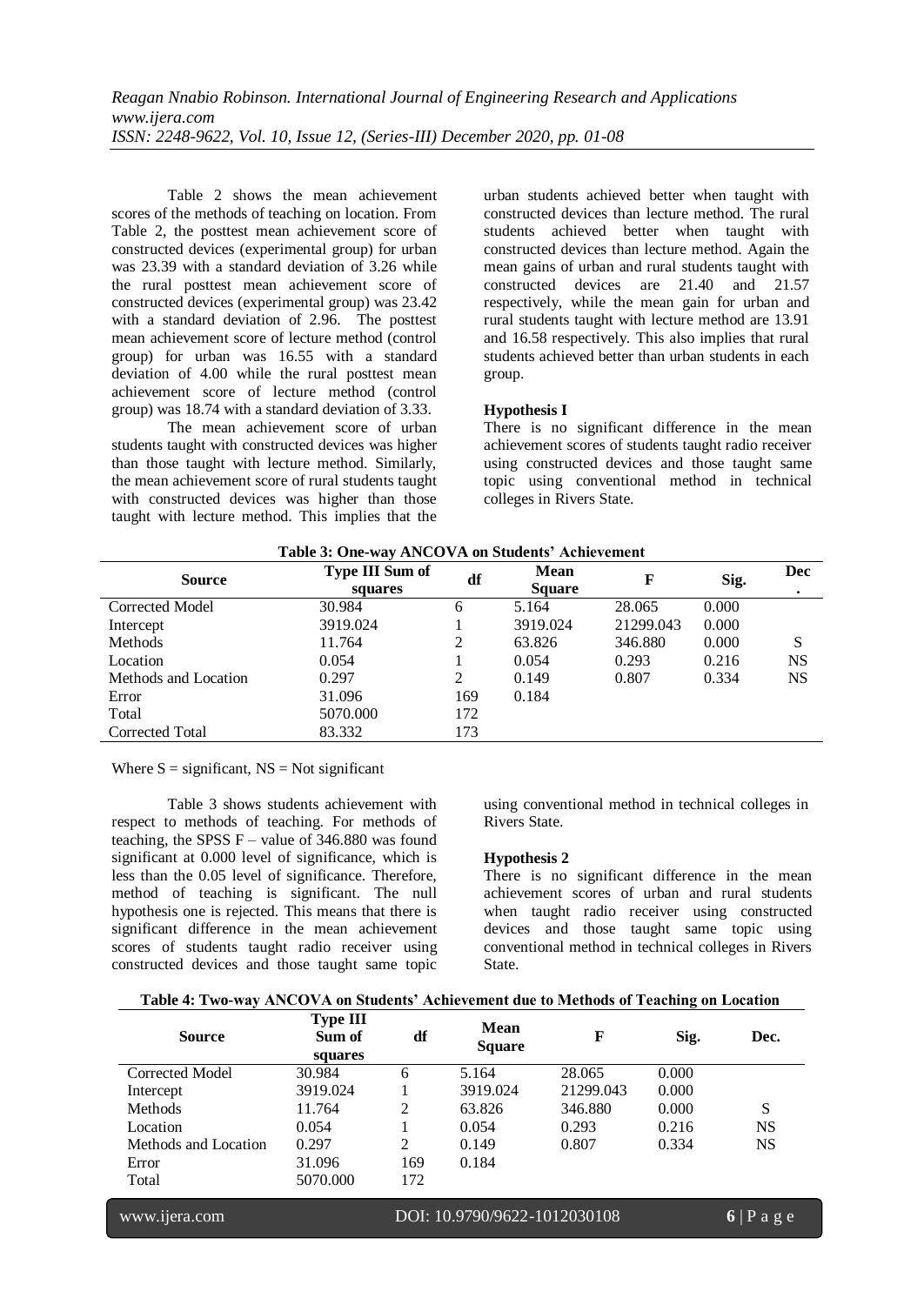Corrected Total 83.332 173

Table 4 shows students achievement with respect to location. For location, the SPSS  $F -$  value of 0.293 was found significant at 0.216 level of significance, which is higher than the 0.05 level of significance set for the research. Hence, location is not significant. The null hypothesis two is not rejected. This means that there is no significant difference in the mean achievement scores of urban and rural students when taught radio receiver using constructed devices and those taught same topic using conventional method in technical colleges in Rivers State. On interaction for hypothesis two (methods and location), the SPSS  $F$  – value of 0.807 was found significant at 0.334 level of significance which is higher than 0.05 level of significance set for this research. Hence, the null hypothesis two is not rejected. This means, there is no significant difference in the mean achievement scores of urban and rural students when taught radio receiver using constructed devices and those taught same topic using conventional method in technical colleges in Rivers State. It implies that location was not found significant with respect to achievement.

### **III. DISCUSSION OF FINDINGS**

The study revealed in Research Question 1 that students taught with constructed devices (experimental group) had a higher mean achievement score in electronics works compared to those taught with lecture method (control group). This is further confirmed in Hypothesis 1 by high achievement which indicated that method of teaching was a significant factor in the achievement of students in electronics works. This means that the students who were taught using constructed devices performed better. The reason for the better performance by constructed devices may be that the students were able to link the new concepts to relevant instructional resources that were constructed. Thus, the result of the study revealed that the adoption of relevant concepts of constructed devices enhances meaningful academic achievement of electronics subjects. This study is supported by Kaplan and White (2003) view that the use of constructed devices for the teaching of electronics subjects will help students to easily grasp basic rules and principles in electronics.

The study findings also revealed that in Research Question 2, urban and rural students taught with constructed devices achieved better than their counterparts taught with lecture method in electronics works. However, testing for significance, the results in Hypothesis 2 reveals that the difference in mean achievement of urban and rural student is not significant, which revealed that both urban and rural students achieved well despite their location. This result is in agreement with Umunadi (2009) who stated that school location among other factors is not a necessary prediction in electronics works achievement. This result is at variance with the findings of Jahun (2001) which revealed that urban students achieved significantly higher than their rural counterparts in mathematics. However, this study showed that achievement in electronics works does not depend on location rather it depends on the method of teaching.

# **IV. CONCLUSION**

The study was carried out keenly and the results provided the empirical evidence that constructed devices method of teaching enhanced students' academic achievement more than the conventional method in electronics works. This implies that for an effective teaching that will bring about a better academic achievement of students in electronics works, constructed devices should be used in the absence of the required instructional resources. This finding is irrespective of where the technical colleges are located; rather it is depended on the method of teaching.

### **V. RECOMMENDATIONS**

The following recommendations were made based on the findings of the study:

1. Since the use constructed devices method of teaching has been found to be effective in a better academic achievement of students in electronics works; teachers in electronics works should be encouraged seriously in the construction of electronic devices.

2. Proper and regular seminars on electronic devices construction should be carried out for teachers in electronics works in order to create more awareness on the subject of construction.

3. Technical colleges' administrators and their sponsors should ensure that teachers are supported with whatever they need in carrying out electronics devices construction.

### **REFERENCES**

- [1]. Aina, O. (2000). Technical and Vocational Education in Nigeria: Vision and action; Blue print and master plan – Federal Ministry of Education (2001 – 2010).
- [2]. Bossaert, G., Doumen, S., Buyse, E. & Verschueren, K. (2011). Predicting Students' Academic Achievement After the Transition to First Grade: A Two-Year Longitudinal Study. Journal of Applied Developmental